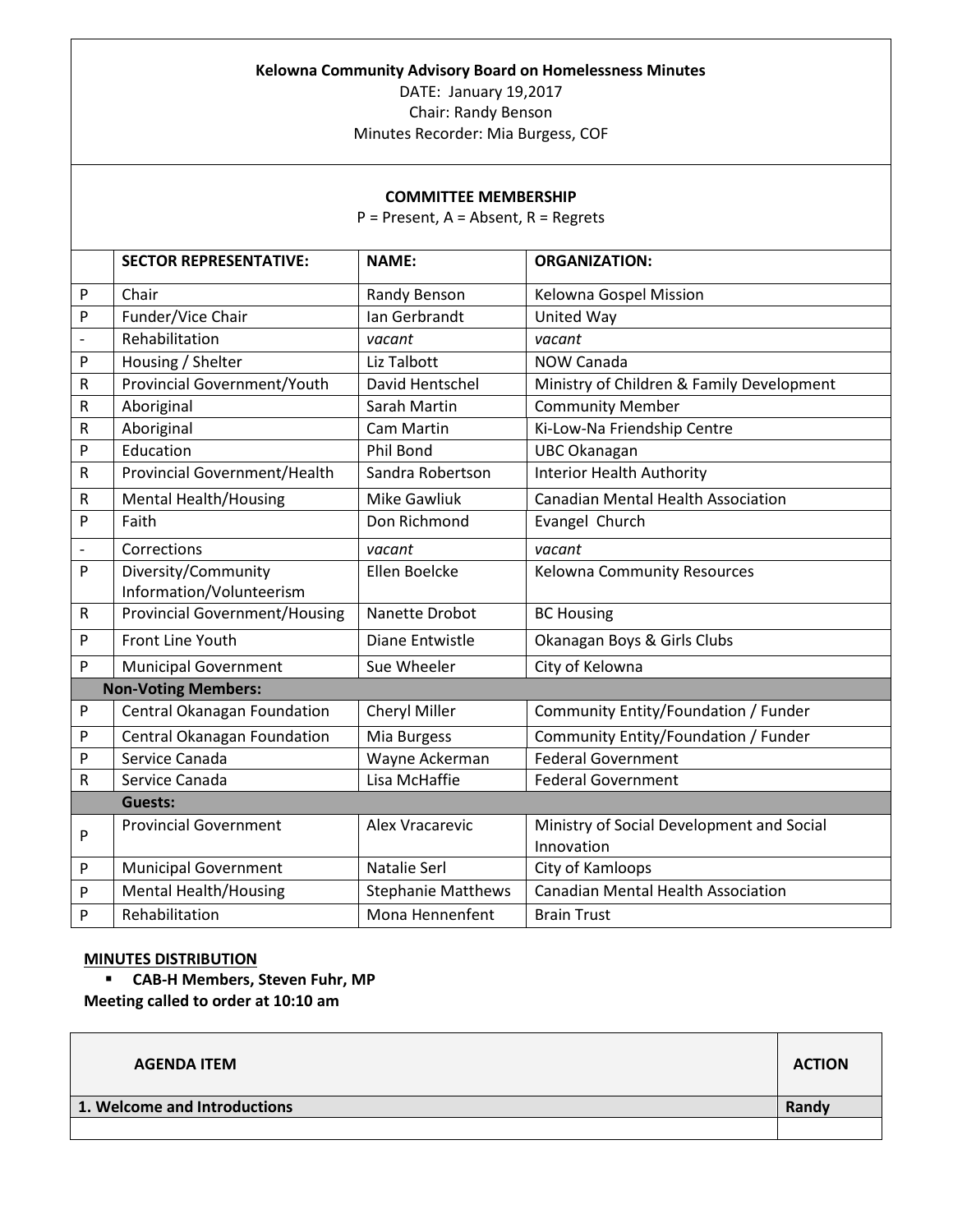| <b>AGENDA ITEM</b>                                                                                                                                                                                                                                                                                                                                                                                                                                                                                                                                                                                                                                                                                                                                                                                                                                                                                                                                                                                                                                                                                                                                                                                                                                                                                                                                                                                                                                                                                                                                                                                                                                                                                                                                                                                                                                                                                                                                                                                                                                                                                                                                                                                                                                                                                                                                                                                                                                                                                                                                                                                                                                            | <b>ACTION</b>                                                |
|---------------------------------------------------------------------------------------------------------------------------------------------------------------------------------------------------------------------------------------------------------------------------------------------------------------------------------------------------------------------------------------------------------------------------------------------------------------------------------------------------------------------------------------------------------------------------------------------------------------------------------------------------------------------------------------------------------------------------------------------------------------------------------------------------------------------------------------------------------------------------------------------------------------------------------------------------------------------------------------------------------------------------------------------------------------------------------------------------------------------------------------------------------------------------------------------------------------------------------------------------------------------------------------------------------------------------------------------------------------------------------------------------------------------------------------------------------------------------------------------------------------------------------------------------------------------------------------------------------------------------------------------------------------------------------------------------------------------------------------------------------------------------------------------------------------------------------------------------------------------------------------------------------------------------------------------------------------------------------------------------------------------------------------------------------------------------------------------------------------------------------------------------------------------------------------------------------------------------------------------------------------------------------------------------------------------------------------------------------------------------------------------------------------------------------------------------------------------------------------------------------------------------------------------------------------------------------------------------------------------------------------------------------------|--------------------------------------------------------------|
| 2. Approval of November, 2016 minutes and January, 2017 agenda                                                                                                                                                                                                                                                                                                                                                                                                                                                                                                                                                                                                                                                                                                                                                                                                                                                                                                                                                                                                                                                                                                                                                                                                                                                                                                                                                                                                                                                                                                                                                                                                                                                                                                                                                                                                                                                                                                                                                                                                                                                                                                                                                                                                                                                                                                                                                                                                                                                                                                                                                                                                | Randy                                                        |
| Approved                                                                                                                                                                                                                                                                                                                                                                                                                                                                                                                                                                                                                                                                                                                                                                                                                                                                                                                                                                                                                                                                                                                                                                                                                                                                                                                                                                                                                                                                                                                                                                                                                                                                                                                                                                                                                                                                                                                                                                                                                                                                                                                                                                                                                                                                                                                                                                                                                                                                                                                                                                                                                                                      | Diane, Phil<br>(seconded)                                    |
| 3. Community Court Project                                                                                                                                                                                                                                                                                                                                                                                                                                                                                                                                                                                                                                                                                                                                                                                                                                                                                                                                                                                                                                                                                                                                                                                                                                                                                                                                                                                                                                                                                                                                                                                                                                                                                                                                                                                                                                                                                                                                                                                                                                                                                                                                                                                                                                                                                                                                                                                                                                                                                                                                                                                                                                    | <b>The</b><br>Honourable<br><b>Geoffrey</b><br><b>Barrow</b> |
| Geoff Barrow is a former Prosecutor and Supreme Court Justice, now retired<br>$\bullet$<br>Has experience with individuals that encounter the justice system<br>٠<br>Volunteers with JHS locally and met Ottawa Law student over the summer who wanted to<br>$\bullet$<br>know about previous Community Court initiative (Kelowna 2010-2012)<br>Prefers to use term "integrated court" rather than Community Court, as it is a more<br>$\bullet$<br>accurate description<br>Didn't come into project with pre-conceived notions about Community Court<br>$\bullet$<br>Began meeting with people in the community to determine if there was support for a<br>٠<br>renewed Community Court<br>Learned about what the community does, thought about why it didn't work and what, if<br>$\bullet$<br>anything, has changed in the community since 2012<br><b>Community Court/Integrated Court:</b><br>People before the court have pleaded guilty; this is not a trial court<br>٠<br>Individuals before this court commit less significant offences<br>٠<br>Offences before the court are summary offences under the Criminal code of Canada ex:<br>٠<br>theft under \$5,000, mischief, common assault<br>Summary conviction offences encompass the most minor offences in the Criminal Code<br>٠<br>Hybrid Offences can be proceeded by indictment or summary conviction<br>٠<br>Offenders must indicate a desire to address underlying problem that gave rise to offending<br>٠<br>Offenders typically have addiction challenges, mental health disorders and are often<br>experiencing homelessness<br>This court is integrated because it tries to achieve integration on 3 levels<br>٠<br>Principals of sentencing: denunciation; deterrence-general and individual; protection of<br>٠<br>public and rehabilitation<br>Pre-sentence reports are prepared for the Judge by Probation Officers and take hours to<br>٠<br>complete<br>These reports help explain circumstances surrounding offender<br>٠<br>Pre-sentence reports are not conducted on all offenders before the court. If no pre-<br>٠<br>sentence report is provided to the Judge, the court knows less about a person's life<br>circumstances<br>Individuals before the court often don't have the ability to explain the circumstances of<br>٠<br>their lives<br>Integrated courts ensure the Judge understands the circumstances of the offender<br>٠<br>Community Courts can be overburdened with cases to address high needs<br>٠<br>Must be a commitment from the community support workers and health ministries to<br>٠<br>contribute staff to attend court<br>Court must be efficient |                                                              |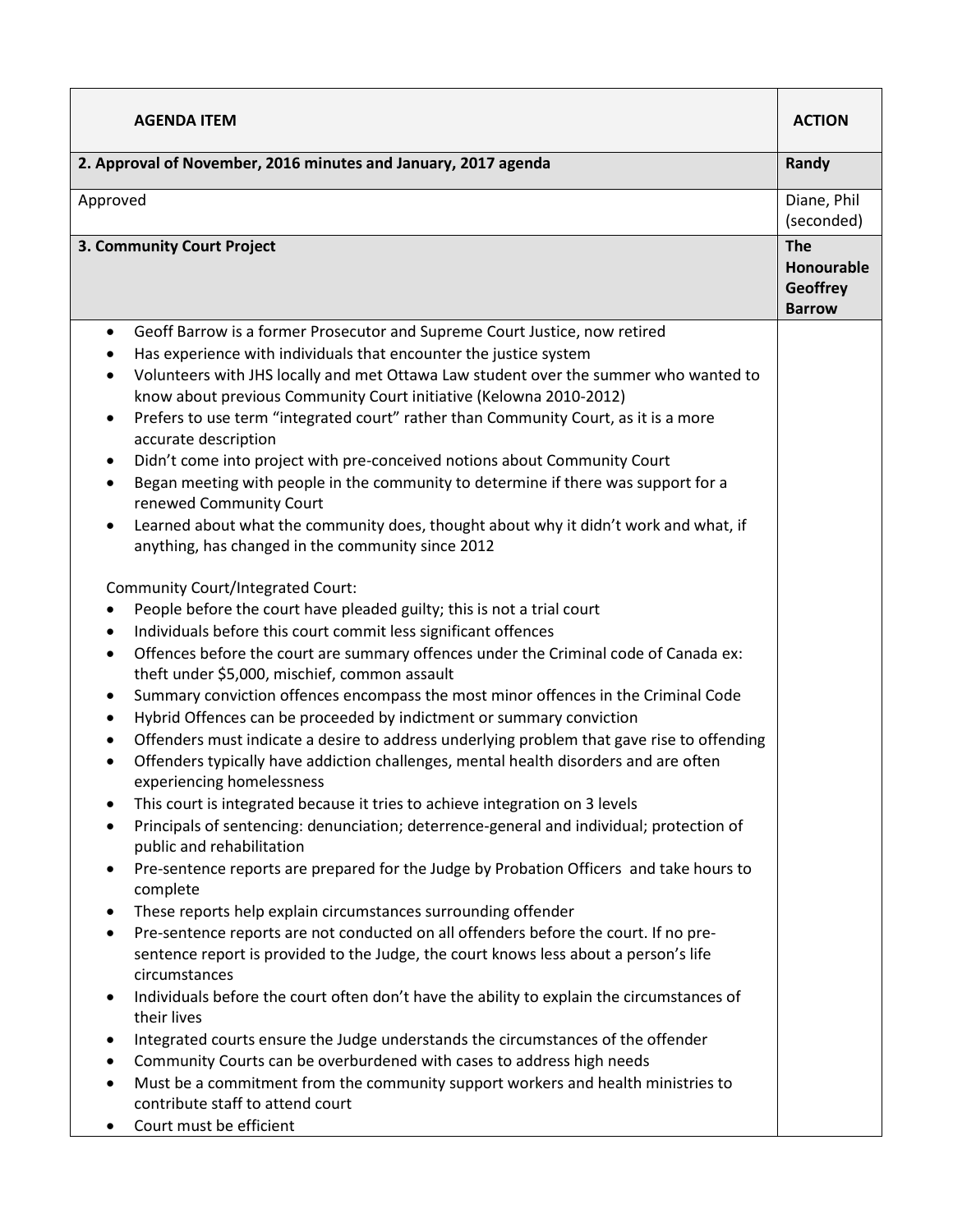| <b>AGENDA ITEM</b>                                                                                                                                                                                                                                                                                                                                                                                                                                                                                                                                                                                                                                                                                                                                                                                                                                                                                                                                                                                                                                                                                                                                                                                                                                                                                                                                                                                                                                           | <b>ACTION</b> |
|--------------------------------------------------------------------------------------------------------------------------------------------------------------------------------------------------------------------------------------------------------------------------------------------------------------------------------------------------------------------------------------------------------------------------------------------------------------------------------------------------------------------------------------------------------------------------------------------------------------------------------------------------------------------------------------------------------------------------------------------------------------------------------------------------------------------------------------------------------------------------------------------------------------------------------------------------------------------------------------------------------------------------------------------------------------------------------------------------------------------------------------------------------------------------------------------------------------------------------------------------------------------------------------------------------------------------------------------------------------------------------------------------------------------------------------------------------------|---------------|
| Referrals: RCMP can suggest that a person be referred to Community Court in the report<br>$\bullet$<br>to Crown Council<br>Ultimately Crown Council makes the decision to send file to Community Court<br>٠<br>Crown Council needs to be on-board and prepared to take a chance/risk<br>$\bullet$<br>Don't want the system to get clogged with a Crown Council that doesn't support<br>$\bullet$<br>Community Court and just refers files<br>Defence Council can also initiate a referral<br>٠<br>Need to counter the perception that Community Court is a free ride or a waste of time<br>٠<br>Sanctions imposed in Community court are more in-depth than a jail sentence<br>$\bullet$<br>Proposed Kelowna Community (Integrated) Court:<br>Geoff is working on application to the Chief Justice in Vancouver<br>$\bullet$                                                                                                                                                                                                                                                                                                                                                                                                                                                                                                                                                                                                                                 |               |
| There will be no "new money" made available to support initiative<br>٠<br>Proposals are regularly made to the court for all types of alternative court initiatives<br>٠<br>Court would sit on Tuesday afternoons<br>$\bullet$<br>Community Courts try to get same crown and Judge, so they develop a form of expertise<br>$\bullet$<br>Crown, defence, RCMP, Probation, and a member of the ACT Team, ACSS Team or support<br>٠<br>worker, meet in the morning to discuss all files to go in-front of the court.<br>This is done because everyone has a perspective view of the client and all individuals will<br>$\circ$<br>come out of the meeting with an understanding of circumstances surrounding the<br>offender<br>$\circ$ Offender is absent from these discussions<br>This court limits the number of times a person must appear in front of the court and limits<br>$\bullet$<br>court demands and procedural process demands<br>Bail terms can be set in this court<br>$\bullet$<br>A sentenced client can be called in-front of the court formally or informally to address<br>٠<br>challenges that arise and are identified by the community liaison working with the client                                                                                                                                                                                                                                                                  |               |
| Informal reviews: occur when nothing has happened that's problematic but the ACT Team<br>$\bullet$<br>has identified a challenges or behaviours that are indicative of a relapse into offending<br>The idea is that the Judge can have a discussion with the client as a way to intervene<br>before client re-offends<br>Judge can explain consequences of behaviour to client<br>٠<br>The point of this court is to address problems before they spin out of control for the client<br>٠<br>Court integrates court with community services<br>٠<br>Community doesn't always understand constraints of the court-education is important<br>٠<br>ACT Team and ACSS Team are in court 4-5 times/ month already. Community Court will<br>٠<br>have one designated day per week, so workers know when they are expected in court and<br>are not wasting their time waiting all day<br>The implementation of the Vulnerability Assessment Tool is positive for screening clients<br>٠<br>There must be a community commitment before going forward<br>٠<br>Crown Council, Community Corrections, legal services need to agree<br>٠<br>Want to do it properly going forward<br>$\bullet$<br>Local administrative Judge is in favour but the Chief Judge in Vancouver makes the decision<br>٠<br>to approve an integrated court<br>Geoff is prepared to strike a committee for procedural operations<br>٠<br>Will utilize co-op law students to assist<br>$\bullet$ |               |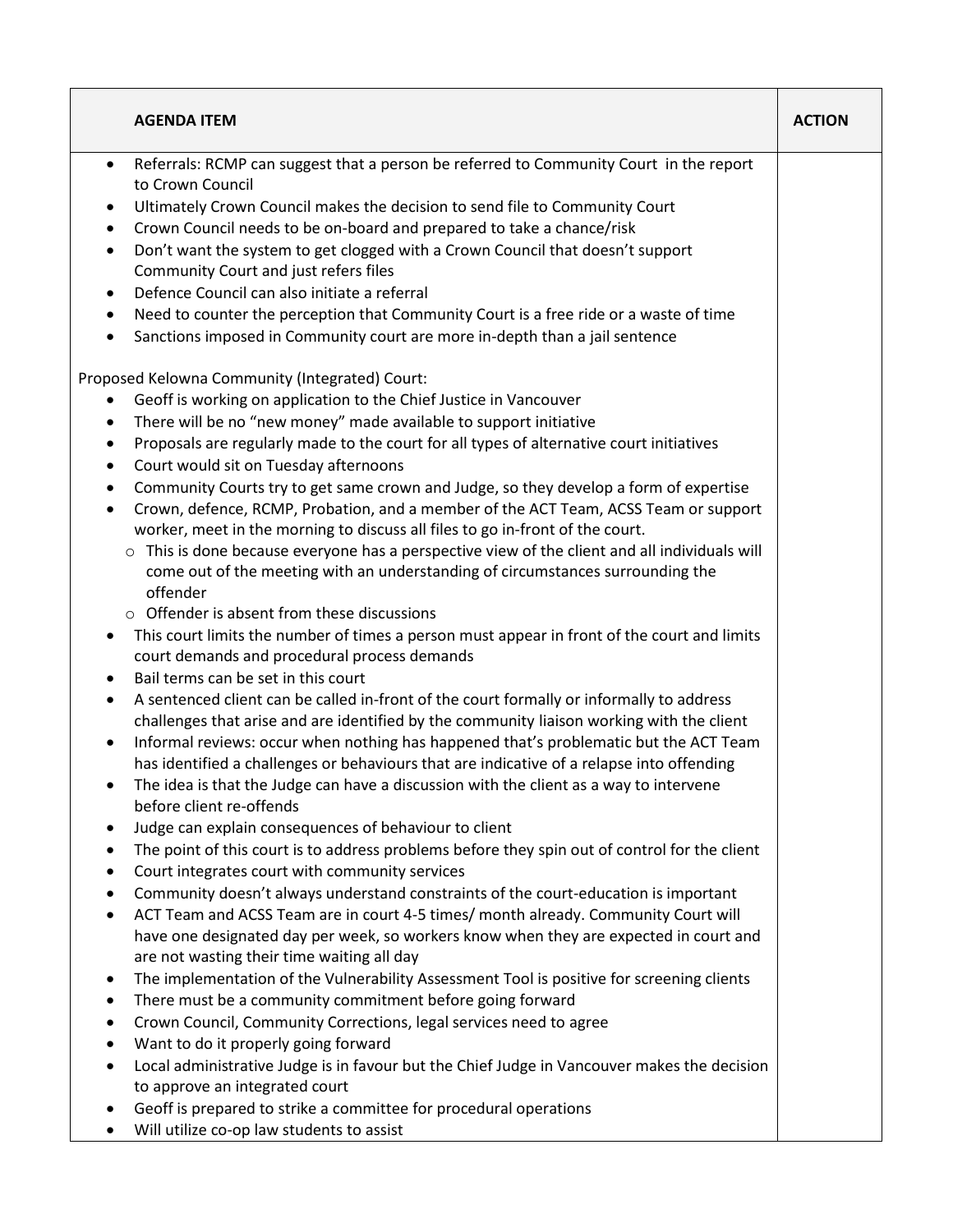|                                                                                                                             | <b>AGENDA ITEM</b>                                                                                                                                                                                                                                                                                                                                                                                                                                                                                                                                                                                                                                                                                                                                                                                                                                                                                                                                                                                                                                                                                                                                                                                                                                                                                | <b>ACTION</b> |
|-----------------------------------------------------------------------------------------------------------------------------|---------------------------------------------------------------------------------------------------------------------------------------------------------------------------------------------------------------------------------------------------------------------------------------------------------------------------------------------------------------------------------------------------------------------------------------------------------------------------------------------------------------------------------------------------------------------------------------------------------------------------------------------------------------------------------------------------------------------------------------------------------------------------------------------------------------------------------------------------------------------------------------------------------------------------------------------------------------------------------------------------------------------------------------------------------------------------------------------------------------------------------------------------------------------------------------------------------------------------------------------------------------------------------------------------|---------------|
| $\bullet$                                                                                                                   | There will always be challenges in operating an alternative court                                                                                                                                                                                                                                                                                                                                                                                                                                                                                                                                                                                                                                                                                                                                                                                                                                                                                                                                                                                                                                                                                                                                                                                                                                 |               |
| ٠<br>٠<br>$\bullet$<br>$\bullet$<br>$\bullet$<br>$\bullet$<br>٠<br>٠<br>$\bullet$                                           | Kelowna Community Court (2010-2012)<br>Justice Ann Wallace spearheaded this initiative<br>Court was cancelled in 2012 by the Chief Justice<br>Consultant report form the court indicated 4 problem areas<br>Support and resources lacking<br>Support from Community Corrections and Crown Council was wavering, lack of resources<br>was cited as reason for this<br>Court was not viewed as efficient<br>There was only full time paid position: the Court Liaison<br>Court Liaison was responsible for keeping track of ever changing housing availability<br>Lack of housing limited ability to house offenders and this is an important component of<br>stabilizing clients so they can address other factors contributing to their offending<br>Changes in housing landscape could make the proposed new court more successful                                                                                                                                                                                                                                                                                                                                                                                                                                                               |               |
| Victoria<br>٠<br>$\bullet$<br>$\bullet$<br>Vancouver<br>٠<br>$\bullet$                                                      | Community Courts/Alternative Courts in other cities:<br>A requirement for offender to be connected to the ACT Team<br>Operates without an overall coordinator<br>Victoria court has been in operation for 8+ years<br>A designated building for Drug Court<br>Receive funding for this court                                                                                                                                                                                                                                                                                                                                                                                                                                                                                                                                                                                                                                                                                                                                                                                                                                                                                                                                                                                                      |               |
|                                                                                                                             | 4. Proposed Homeless Service Systems Framework Update                                                                                                                                                                                                                                                                                                                                                                                                                                                                                                                                                                                                                                                                                                                                                                                                                                                                                                                                                                                                                                                                                                                                                                                                                                             | <b>Sue</b>    |
| $\bullet$<br>$\bullet$<br>٠<br>$\bullet$<br>٠<br>$\bullet$<br>$\bullet$<br>$\bullet$<br>$\bullet$<br>$\bullet$<br>$\bullet$ | Sue presented to City Council previously and will present an update on January 30th<br>The City of Kelowna has approved \$125,000 for Budget 2017<br>Sue's proposal was based on best practices learned from other cities<br>Sue applied for a Federal grant to support the project, funding will be announced in<br>February. Project started date is April 1, 2017<br>Housing was identified as important in the City of Kelowna Heathy City strategy<br>There is a need to build capacity and leadership across the homeless serving sector<br>Using a collective impact framework<br>20 partners committed to working with the City on the Homeless Serving Systems<br>Framework<br>Sue has identified an additional funding grant and may apply, depending on the outcome<br>of the Federal grant the City applied for<br>Looking at whether the City can advocate for better policy on the provincial and federal<br>level<br>Governance model: backbone support that reports to a task force is needed-at this point it<br>would be interim support<br>Need a coordinating body (example St John's)<br>Implementation plan speaks to the Homelessness Partnering Strategy, Provincial<br>Government and Municipal commitments<br>CABs have played a role in all systems planning processes |               |